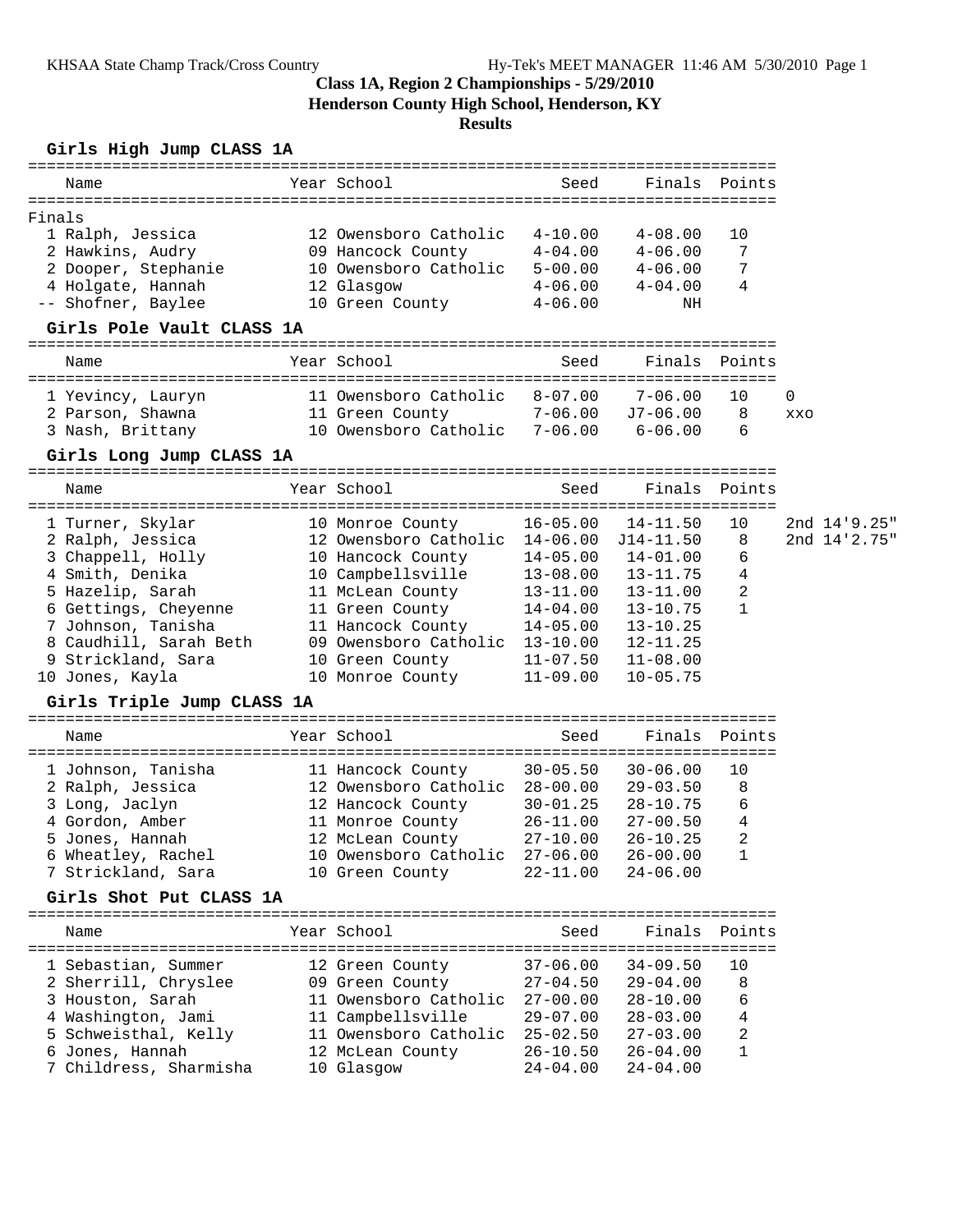### **Class 1A, Region 2 Championships - 5/29/2010 Henderson County High School, Henderson, KY Results**

### **....Girls Shot Put CLASS 1A**

| 8 Black, Kelsey     | 12 Cumberland County | $24 - 05.00$ | $22 - 05.50$ |
|---------------------|----------------------|--------------|--------------|
| 9 England, Blakely  | 11 Monroe County     | $23 - 06.00$ | $22 - 03.00$ |
| 10 Spivey, Kelsey   | 08 Cumberland County | $25 - 09.00$ | $22 - 02.50$ |
| 11 Henline, Shelby  | 11 Metcalfe County   | $21 - 04.00$ | $21 - 09.00$ |
| 12 Smith, Cassandra | 08 Metcalfe County   | $19 - 09.00$ | $20 - 08.00$ |
| 13 Church, Krystyn  | 10 Hancock County    | $19 - 11.00$ | $20 - 05.00$ |
| 14 Embry, Tabatha   | 11 Hancock County    | $20 - 07.00$ | $20 - 04.50$ |

#### **Girls Discus Throw CLASS 1A**

================================================================================

| Name                    | Year School           | Seed       | Finals    | Points         |
|-------------------------|-----------------------|------------|-----------|----------------|
| 1 Sebastian, Summer     | 12 Green County       | $115 - 11$ | $96 - 09$ | 10             |
| 2 Houston, Sarah        | 11 Owensboro Catholic | $85 - 05$  | $87 - 00$ | 8              |
| 3 Sherrill, Chryslee    | 09 Green County       | $85 - 06$  | $86 - 03$ | 6              |
| 4 Jones, Hannah         | 12 McLean County      | $70 - 01$  | $74 - 02$ | 4              |
| 5 Washington, Jami      | 11 Campbellsville     | $69 - 10$  | $71 - 00$ | $\overline{2}$ |
| 6 Yevincy, Lauryn       | 11 Owensboro Catholic | $72 - 02$  | $68 - 05$ |                |
| 7 Black, Kelsey         | 12 Cumberland County  | $65 - 00$  | $66 - 08$ |                |
| 8 Henline, Shelby       | 11 Metcalfe County    | $55 - 07$  | $64 - 00$ |                |
| 9 England, Blakely      | 11 Monroe County      | $68 - 04$  | $63 - 07$ |                |
| 10 Childress, Sharmisha | 10 Glasgow            | $66 - 00$  | $58 - 01$ |                |
| 11 Smith, Eliza         | 09 Cumberland County  | $52 - 00$  | $56 - 11$ |                |
| 12 Embry, Tabatha       | 11 Hancock County     | $55 - 08$  | $53 - 10$ |                |
| 13 Smith, Cassandra     | 08 Metcalfe County    | $45 - 03$  | $47 - 02$ |                |

#### **Boys High Jump CLASS 1A**

================================================================================ Name Year School Seed Finals Points ================================================================================ 1 Sublett, Jalen 10 Glasgow 5-08.00 5-08.00 10 2 Thomasson, Michael 12 Hancock County 5-08.00 5-06.00 8 0 3 Burden, David 11 McLean County 6-00.00 J5-06.00 6 xxo o o 4 Carpenter, Jake 11 McLean County 5-08.00 J5-06.00 4 xxo xxo o o 5 McCoy, Austin 10 Hancock County 5-02.00 5-04.00 2 6 Tanner, Jacob 10 Owensboro Catholic 5-00.00 5-02.00 1 7 Moore, Gaither 11 Green County 5-04.00 5-00.00 7 Scott, Qwmaine 09 Cumberland County 5-04.00 5-00.00 -- Ackerman, Trenton 12 Owensboro Catholic 5-00.00 NH -- Romines, Burns 10 Green County 5-00.00 NH

### **Boys Pole Vault CLASS 1A**

| Name                                 |                         | Year School                                                     | Seed | Finals Points               |             |
|--------------------------------------|-------------------------|-----------------------------------------------------------------|------|-----------------------------|-------------|
| 1 Mahoney, Justin<br>2 Tanner, Jacob | Boys Long Jump CLASS 1A | 10 Owensboro Catholic 12-00.00<br>10 Owensboro Catholic 7-06.00 |      | $12 - 06.00$<br>$7 - 00.00$ | - 10<br>- 8 |
|                                      |                         |                                                                 |      |                             |             |
| Name                                 |                         | Year School                                                     | Seed | Finals                      | Points      |

| --------          |                      |                   |              |       |
|-------------------|----------------------|-------------------|--------------|-------|
|                   |                      |                   |              |       |
| 1 Harris, Steely  | 09 Glasgow           | 18-01.50          | 19-02.50     | - 1 N |
| 2 Wooten, Josh    | 10 Glasgow           | 19-01.50          | $19 - 01.75$ | - 8   |
| 3 Spivey, Kameron | 12 Cumberland County | 20-03.00 19-00.00 |              | -6    |
|                   |                      |                   |              |       |